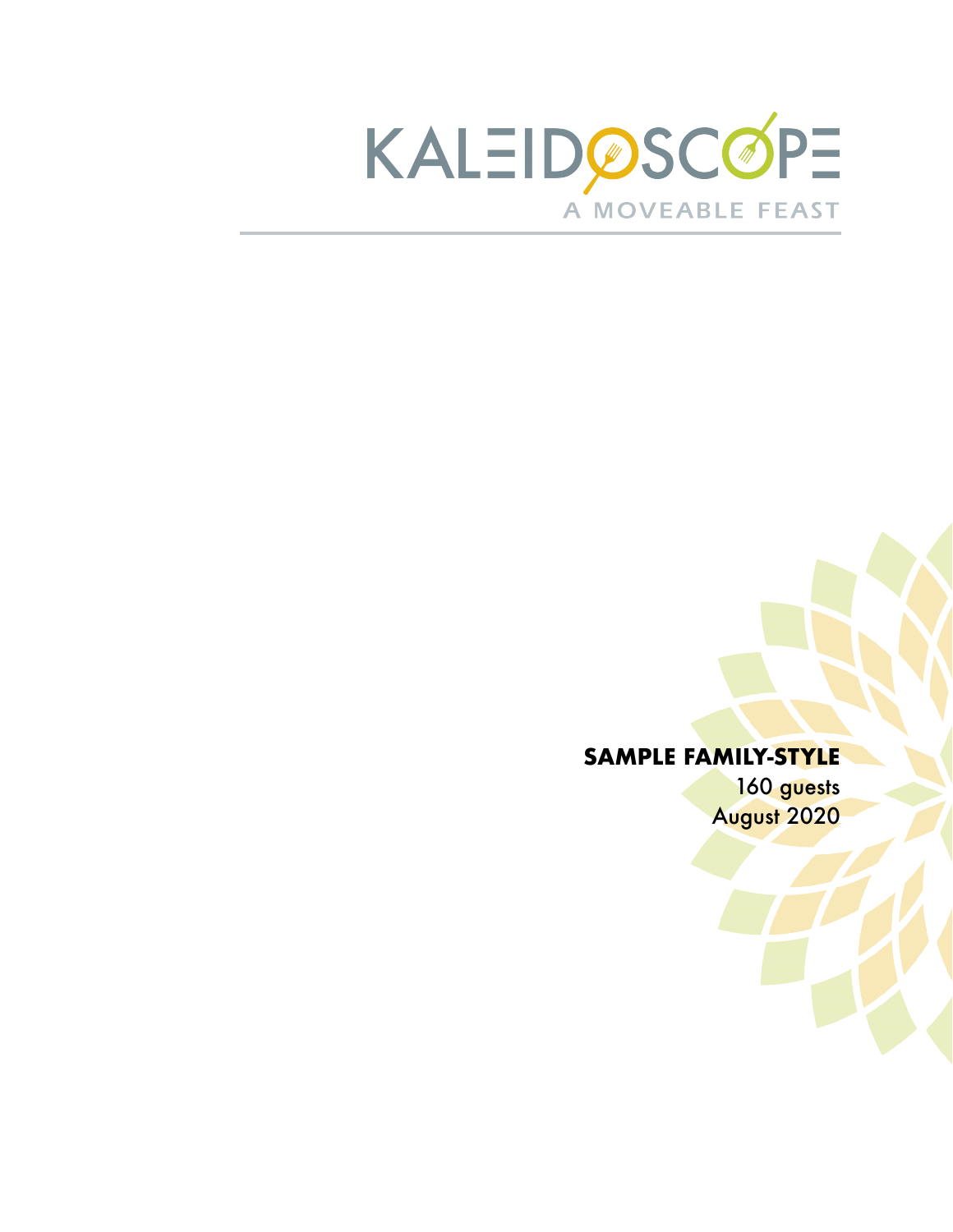

160 guests August 2020

# **HORS D'OEUVRES**: COCKTAIL HOUR

**KOREAN BLINI** crisp lettuce leaf, Korean braised short rib, local kim chi

**BURGER SLIDERS** assorted varieties & garnishes, house-baked buns

**GRILLED SHRIMP & PINEAPPLE SKEWER**  firecracker marinade, mango-citrus vinaigrette

**MINI FALAFEL PITA** (vegan) house-baked pita, crispy falafel, edamame hummus, pickled cabbage, tahini

## **TEMPURA CAULIFLOWER FLORETS** (vegan)

pink peppercorn aioli drizzle

**OPEN FACE GRILLED CHEESE** (vegetarian) house-baked challah, local cheese, grilled peach, orchard fruit catsup, County honey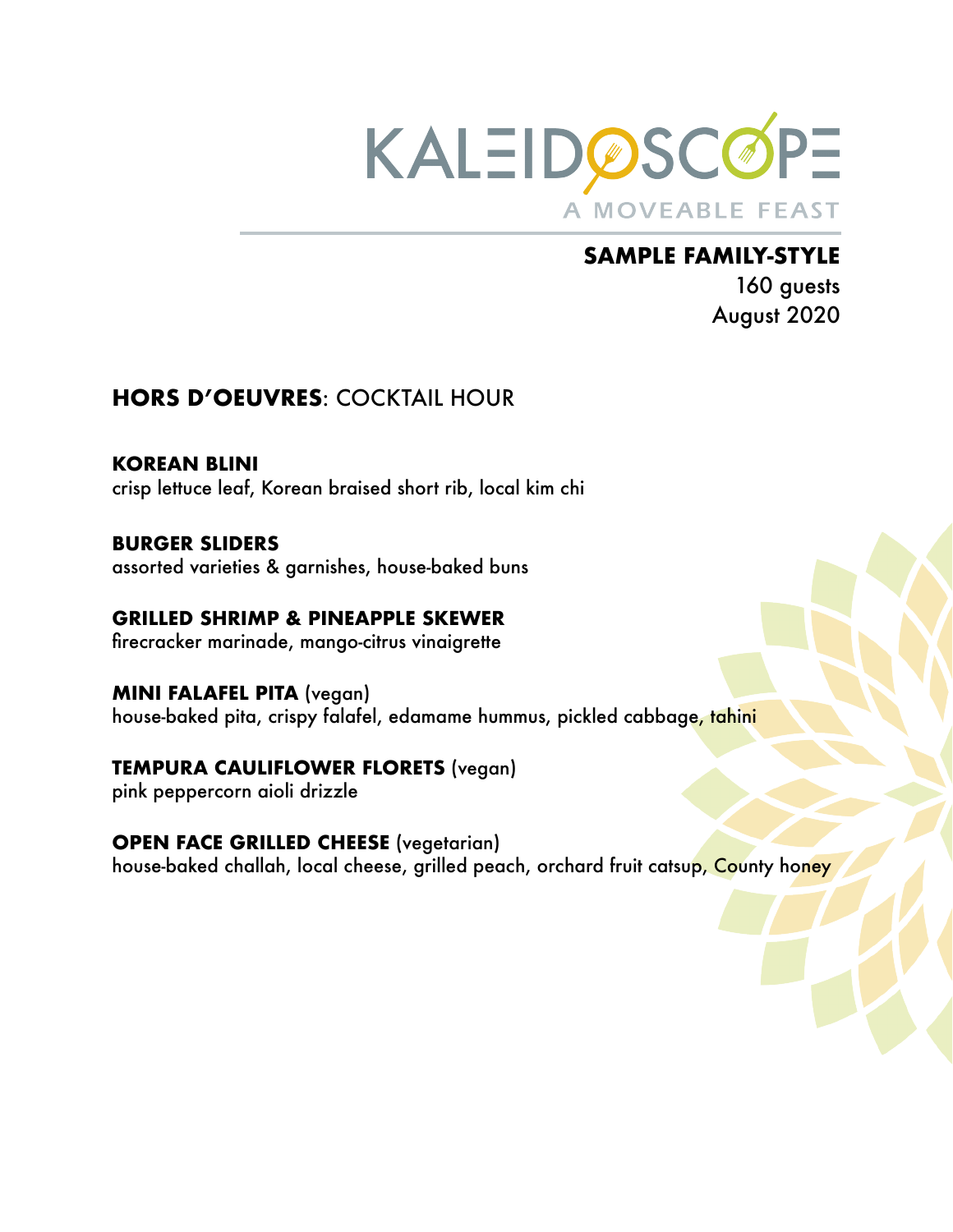

160 guests August 2020

## **APPETIZER**: FAMILY STYLE

#### **COUNTY GRAZING PLATTER**

a curated selection of local cheese and charcuterie with house-baked sourdough bread, grissini (bread sticks) accoutrements include seasonally-inspired chutneys, pickles and dips

*CLEAR SMALL PLATES* 

# **MAIN COURSE**: SALADS

#### **GREENS, GRAINS & GARDEN**

local gathered greens, roasted butternut squash, shiitake mushrooms tender spelt berries & celery leaves, sweet & salty truffle-lemon vinaigrette

#### **BRASSICA SLAW**

Swiss chard, red cabbage, kale, Brussels sprouts, sweet carrots red onion vinaigrette

#### **CAPRESE**

a medley of local heirloom tomatoes, with fresh buffalo mozzarella fresh basil, extra-virgin olive oil, sea salt, balsamic reduction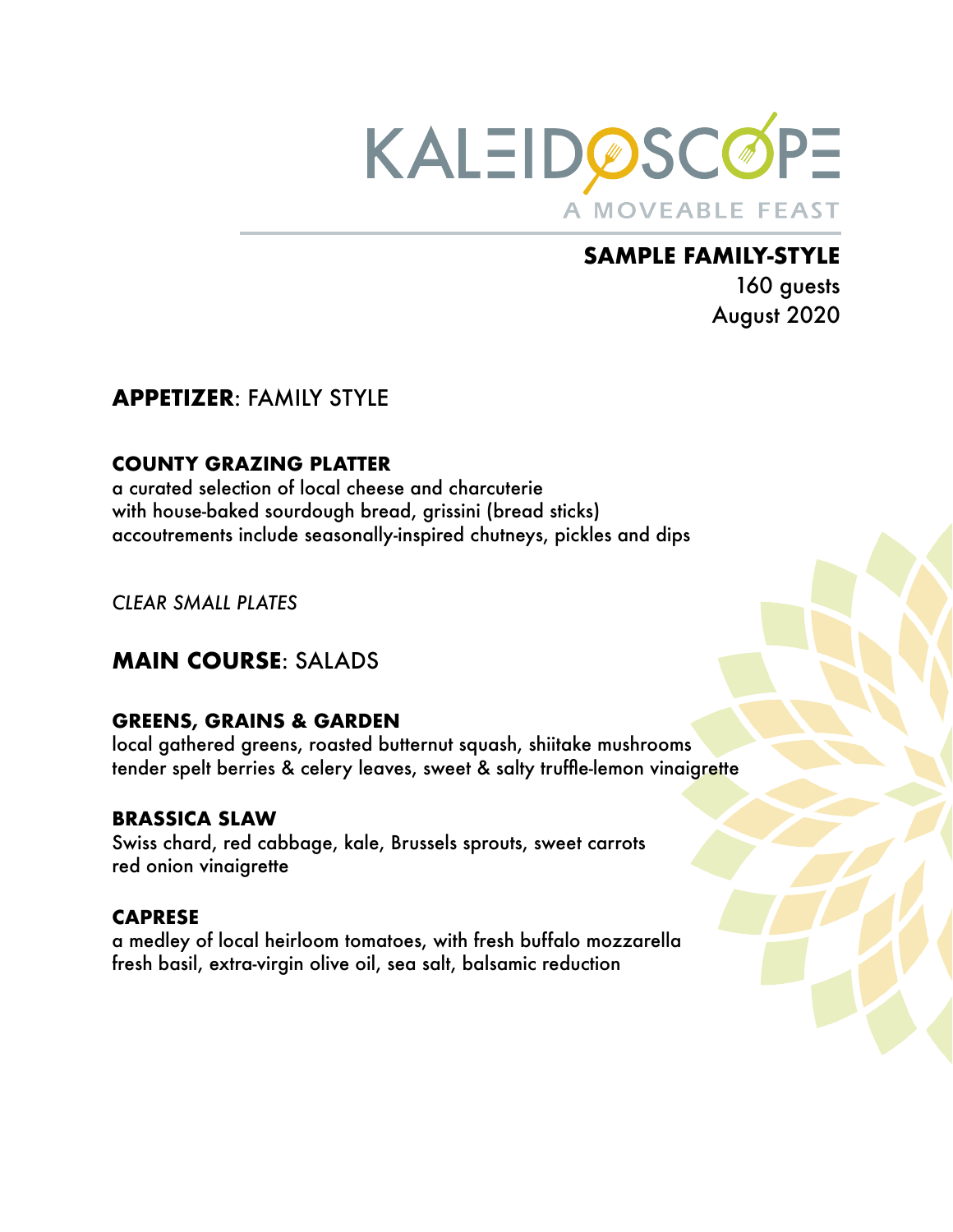

160 guests August 2020

# **MAIN COURSE**: ENTRÉES

#### **SLOW-ROASTED GRASS-FED BEEF STRIPLOIN**

dry aged & crusted with porcini mushrooms, topped with braised pearl onions & Cabernet Franc reduction served aside pommes pont neuf

#### **MOROCCAN TAGINE**

Frenched chicken legs & seasonal fruits surrounded with a lightly spiced tomato gravy served aside an aromatic rice & lentil medley

#### **SPANAKOPITA (**vegetarian**)**

flaky pastry stuffed with spinach, leek & local feta cheese